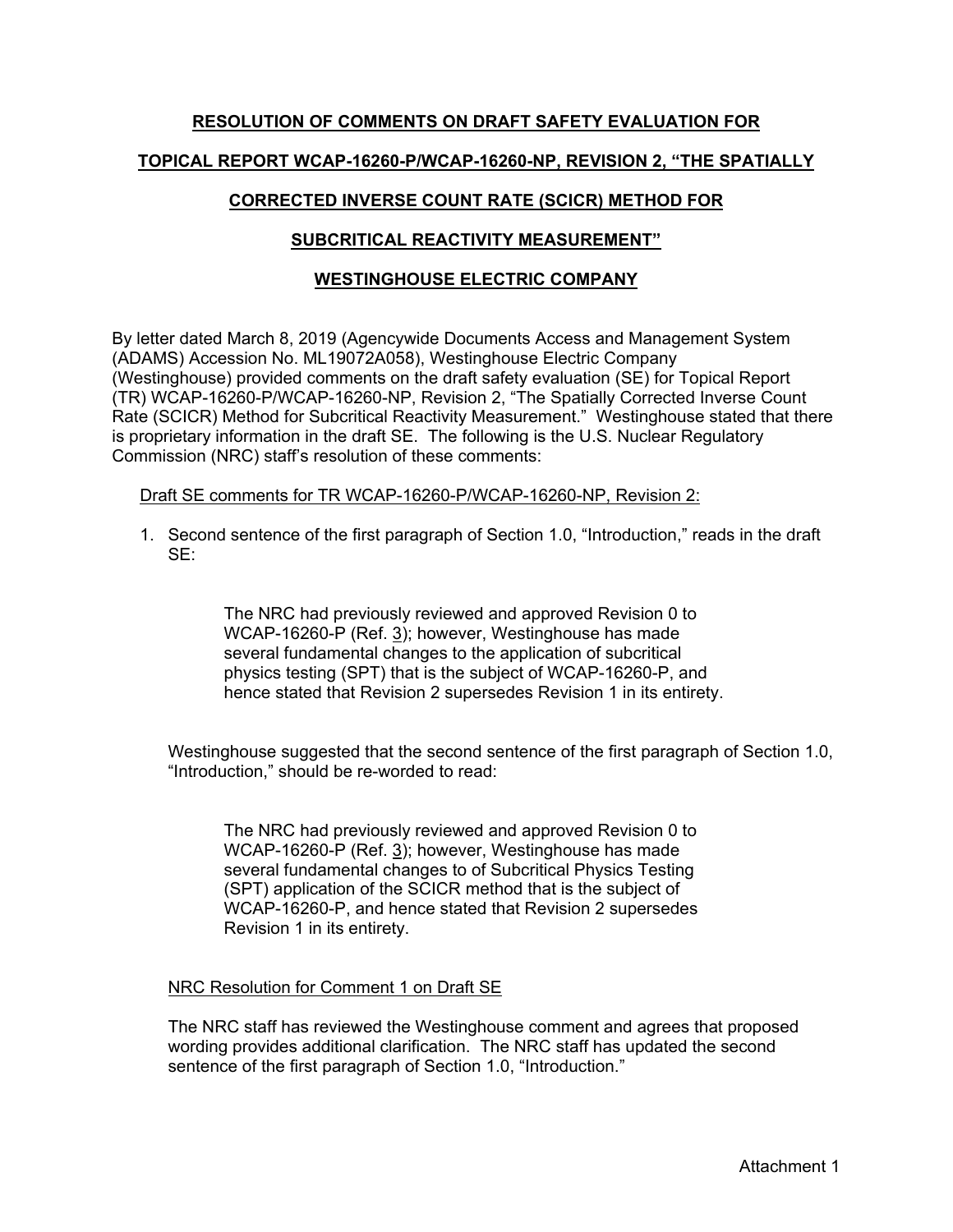Second sentence of the first paragraph of Section 1.0, "Introduction," reads now:

The NRC had previously reviewed and approved Revision 0 to WCAP-16260-P (Ref. 3); however, Westinghouse has made several fundamental changes of Subcritical Physics Testing (SPT) application of the SCICR method that is the subject of WCAP-16260-P, and hence stated that Revision 2 supersedes Revision 1 in its entirety.

2. First sentence of the first paragraph of Section 2.0, "Regulatory Evaluation," reads:

The theory and methods described in WCAP-16260-P, Revision 2, describe a subset of startup physics tests that are performed at the beginning of a cycle in a pressurized water reactor (PWR) to ensure that core characteristics are maintained (e.g., shutdown margin) and the core is operating as designed.

Westinghouse suggested that the first sentence of the first paragraph of Section 2.0, "Regulatory Evaluation," should be re-worded to read:

The theory and methods described in WCAP-16260-P, Revision 2, describe a subset of startup physics tests that are performed at the beginning of a cycle in a pressurized water reactor (PWR) to confirm core characteristics via measurement as a means to demonstrate that the core is operating as designed.

#### NRC Resolution for Comment 2 on Draft SE

The NRC staff has reviewed the Westinghouse comment and agrees that proposed wording provides additional clarification. The NRC staff has updated the second sentence of the first paragraph of Section 2.0, "Regulatory Evaluation."

First sentence of the first paragraph of Section 1.0, "Introduction," reads now:

The theory and methods described in WCAP-16260-P, Revision 2, describe a subset of startup physics tests that are performed at the beginning of a cycle in a pressurized water reactor (PWR) to confirm core characteristics via measurement as a means to demonstrate that the core is operating as designed.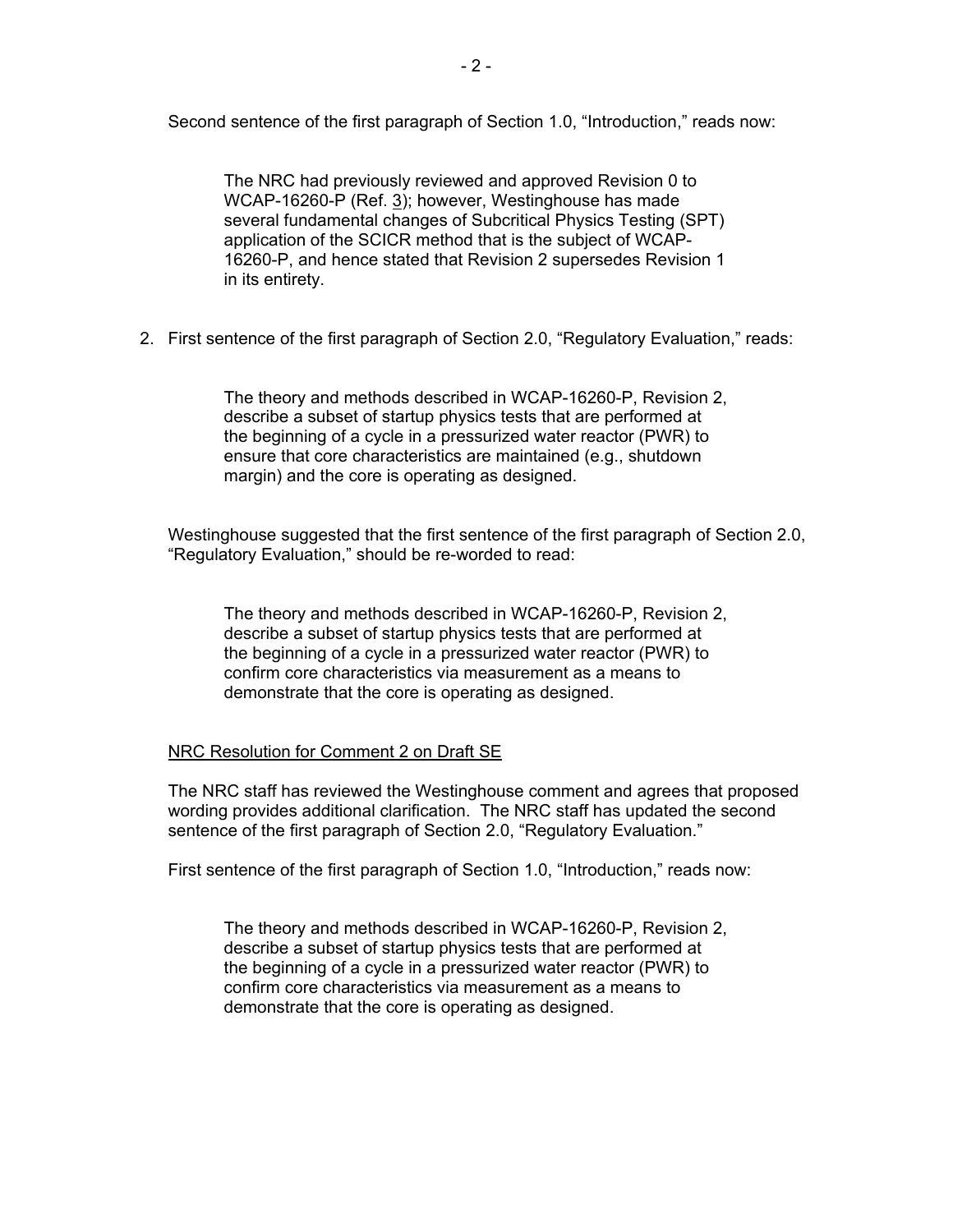3. Sixth sentence of the second paragraph of Section 2.3, "Review Objectives," reads:

Westinghouse responded that the requirement for HZP CBC with rods inserted was removed in the 1997 revision of ANSI/ANS-19.6.1 and was only used to confirm reactivity computer performance for the rod swap and sequential dilution LPPT programs; therefore, it is not needed for more advanced LPPT programs, such as dynamic rod worth measurement (DRWM), and the SPT program under evaluation in this SE.

Westinghouse suggested that the second paragraph of Section 2.3, "Review Objectives," should be re-worded to read:

Westinghouse responded that the requirement for HZP CBC with rods inserted was removed in the 1997 revision of ANSI/ANS-19.6.1 and was only used to confirm reactivity computer performance for the rod swap and sequential dilution LPPT programs; therefore, it is not needed for more advanced LPPT programs, such as Dynamic Rod Worth Measurement (DRWM™) technique, and the SPT program under evaluation in this SE.

#### NRC Resolution for Comment 3 on Draft SE

The NRC staff has reviewed the Westinghouse comment and agrees that proposed wording provides additional clarification. The NRC staff has updated the second sentence of the first paragraph of Section 2.3, "Review Objectives."

First sentence of the first paragraph of Section 2.3, "Review Objectives," reads now:

Westinghouse responded that the requirement for HZP CBC with rods inserted was removed in the 1997 revision of ANSI/ANS-19.6.1 and was only used to confirm reactivity computer performance for the rod swap and sequential dilution LPPT programs; therefore, it is not needed for more advanced LPPT programs, such as Dynamic Rod Worth Measurement (DRWM™) technique, and the SPT program under evaluation in this SE.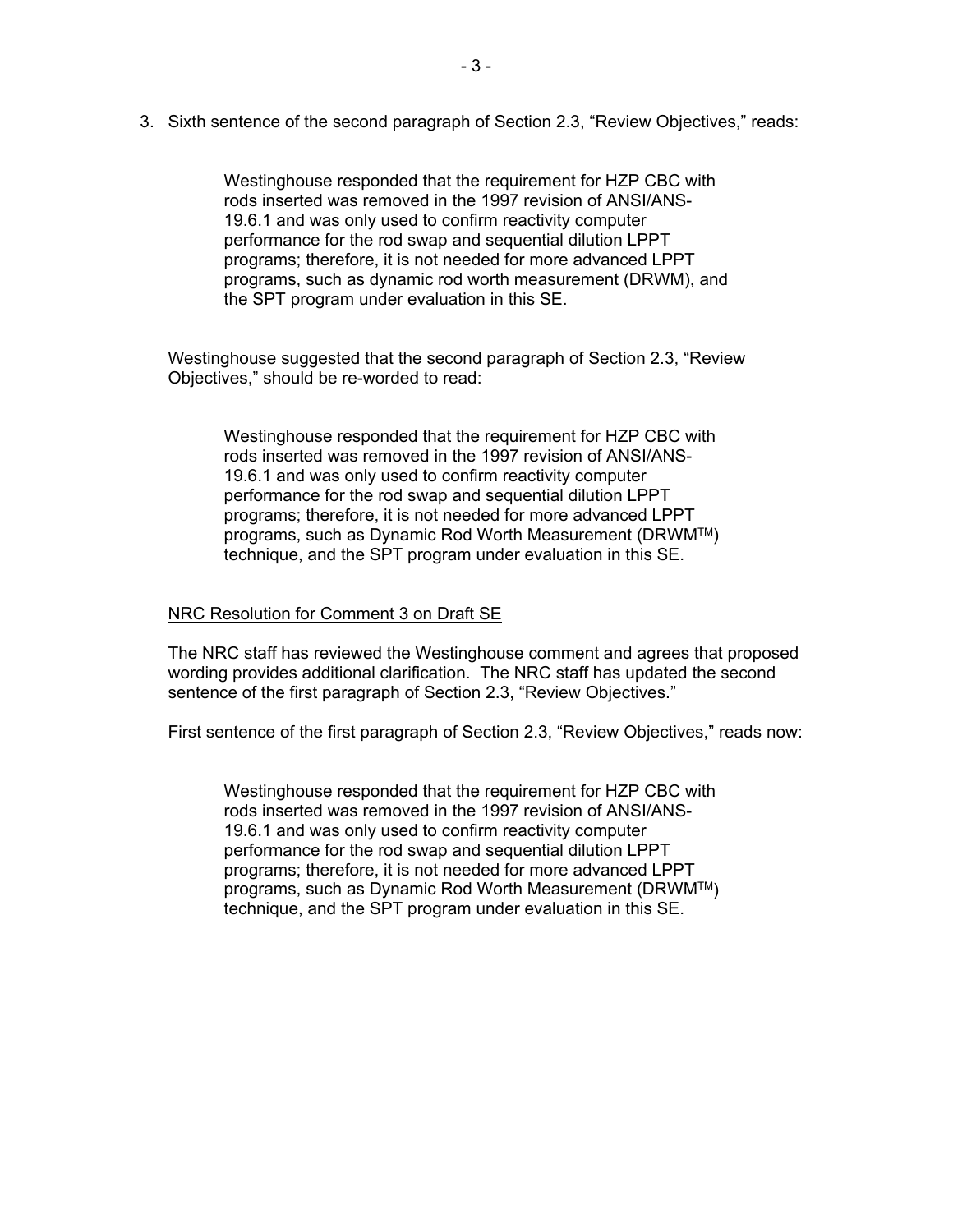4. Third sentence of the fifth paragraph of Section 3.1, "Basic Theory," reads:

Because, in power operations, the **[ ]** contribute a negligible amount of reactivity compared to the remainder of the core, they are typically omitted from core design codes.

Westinghouse suggested that the third sentence of the fifth paragraph of Section 3.1, "Basic Theory," should be re-worded to read:

Because, in power operations, the **[ ]** contribute a negligible amount toward the overall neutron flux distribution, they are typically omitted from core design codes.

#### NRC Resolution for Comment 4 on Draft SE

The NRC staff has reviewed the Westinghouse comment and agrees that proposed wording provides additional clarification. The NRC staff has updated the third sentence of the fifth paragraph of Section 3.1, "Basic Theory."

Third sentence of the fifth paragraph of Section 3.1, "Basic Theory," reads now:

Because, in power operations, the **[ ]** contribute a negligible amount<sup>2</sup> toward the overall neutron flux distribution, they are typically omitted from core design codes.

5. Westinghouse indicated that the word "factor" in the first sentence and in the last sentence of the fourth paragraph of Section 3.1, "Basic Theory," should be replaced with word "function."

#### NRC Resolution for Comment 5 on Draft SE

The NRC staff has reviewed the Westinghouse comment and agrees with the comment. The NRC staff has updated first sentence and the last sentence of the fourth paragraph of Section 3.1, "Basic Theory."

First sentence of the fourth paragraph of Section 3.1, "Basic Theory," reads now:

The NRC staff were initially concerned that the calculation of **[ ]** would potentially introduce calculational errors or biases.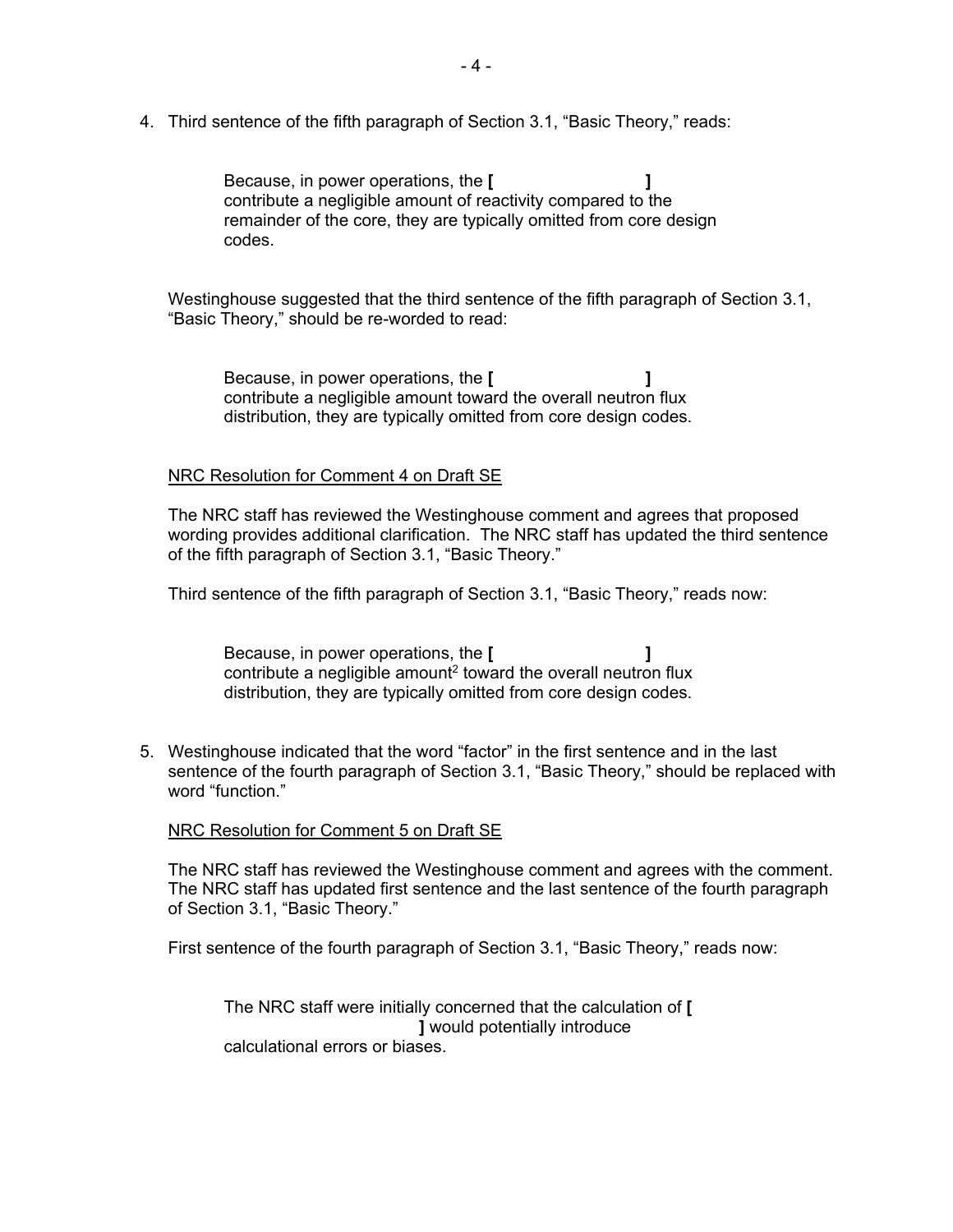Last sentence of the fourth paragraph of Section 3.1, "Basic Theory," reads now:

Therefore, even if the **[ ]** calculation were to introduce additional uncertainty, it would only contribute to an overall higher uncertainty as compared to the **[ ]** measurements, which would be reflected in **[ ]** (as will be discussed later in this SE).

6. Westinghouse proposed to delete "**[ ]**" from the first sentence of the second paragraph of Section 3.2, "Prior Methodological Issues."

#### NRC Resolution for Comment 6 on Draft SE

The NRC staff reviewed the Westinghouse comment and agrees that it provides additional clarification. The NRC staff updated first sentence of the second paragraph of Section 3.2, "Prior Methodological Issues," to read:

Although the present construction of the SCICR methodology relies on the same theoretical foundation, the application approach has been revised to compare **[**

# **]**

7. Third sentence of the fourth paragraph of Section 3.3, "Proposed SCICR Applications and Process," reads:

Westinghouse's response to SNPB RAI 5 clarified that **[**

**]**

Westinghouse suggested that the third sentence of the fourth paragraph of Section 3.3, "Proposed SCICR Applications and Process," should be re-worded to read:

Westinghouse's response to SNPB RAI 5 clarified that **[**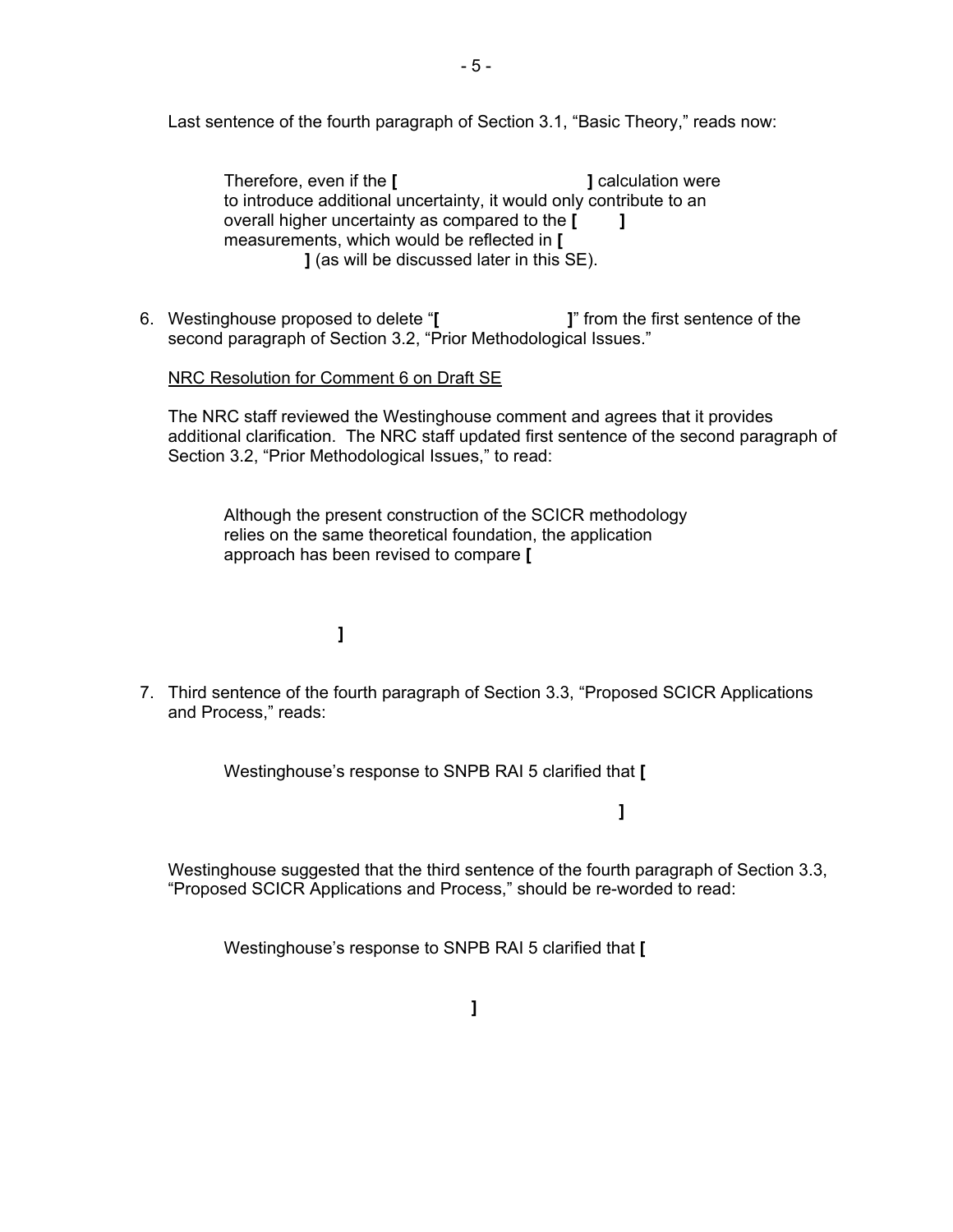#### NRC Resolution for Comment 7 on Draft SE

The NRC staff has reviewed the Westinghouse comment and agrees that the sentence needs additional clarification. NRC staff added some changes to the proposed by Westinghouse language and updated the third sentence of the fourth paragraph of Section 3.3, "Proposed SCICR Applications and Process," that reads now:

Westinghouse's response to SNPB RAI 5 clarified that **[**

**]**

8. Westinghouse proposed to replace the words "weighting factors" in the third sentence of the second paragraph of Section 3.5.1, "Regression Analysis," should be replaced with words "correction factors and weighting function."

#### NRC Resolution for Comment 8 on Draft SE

The NRC staff has reviewed the Westinghouse comment and agrees with the comment. The NRC staff has updated the third sentence of the second paragraph of Section 3.5.1, **[ ]** 

Third sentence of the second paragraph of Section 3.5.1, **[ ]** reads now:

However, in reality, there is an uncertainty in both the measured **[ ]** (resulting from the instrumentation system used to take the ICRR measurement and transient fluctuations in the system parameters) and an uncertainty in the predicted ICRR (resulting from the use of analytical methodologies, including **[**

**]**

9. Westinghouse proposed to replace "**[ ]**" in the second sentence of the first paragraph of Section 3.5.2, "Criticality Prediction," with "count rate."

#### NRC Resolution for Comment 9 on Draft SE

The NRC staff has reviewed the Westinghouse comment and agrees that such change provides additional clarification. The NRC staff has updated second sentence of the first paragraph of Section 3.5.2, "Criticality Prediction."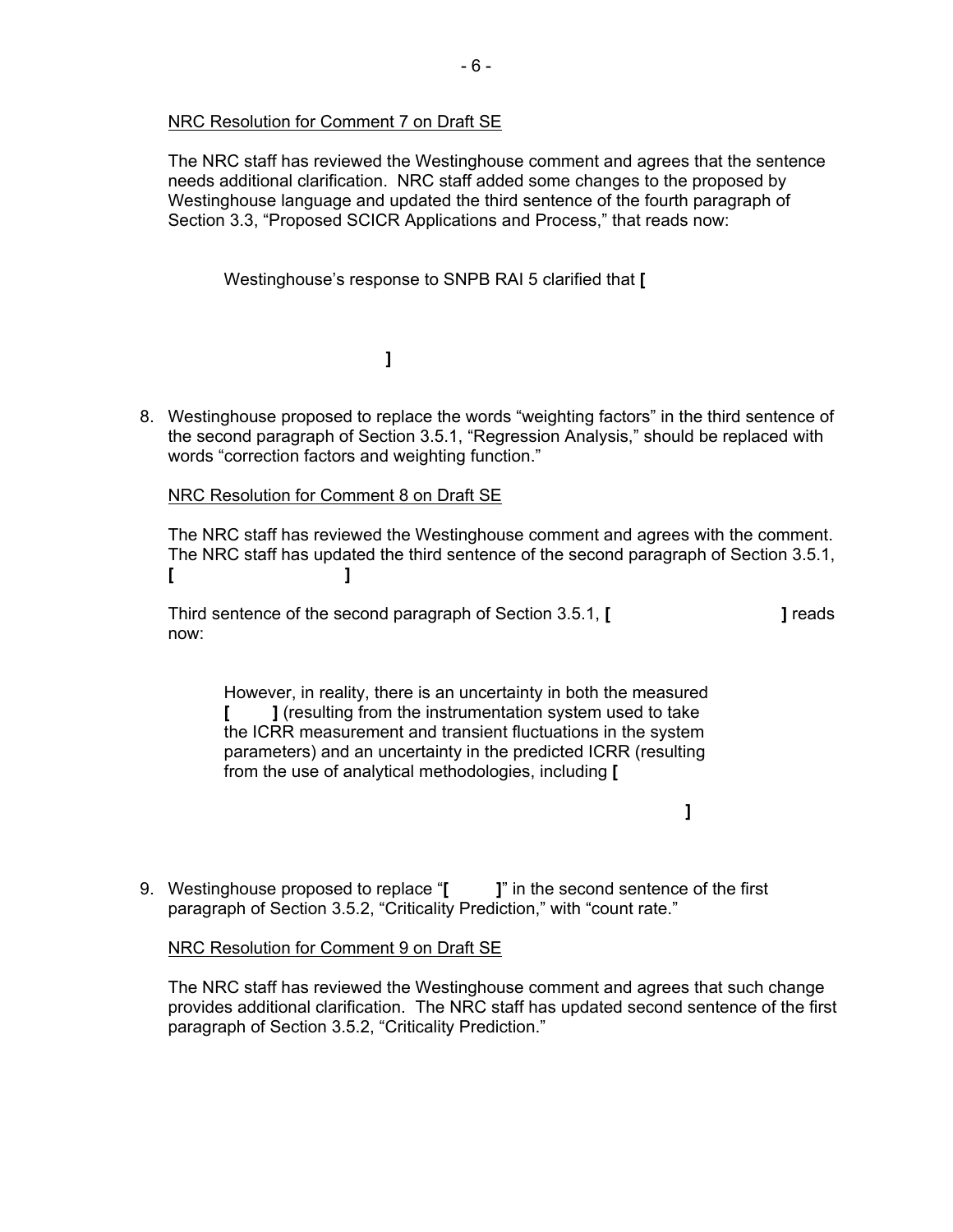Second sentence of the first paragraph of Section 3.5.2, "Criticality Prediction," reads now:

The reactivity bias adjustment that **[**

 **]** is termed **[ ]** which is an estimate of the true global reactivity bias.

10. Westinghouse proposed to replace "**[**

 **]**" in the sixth sentence of the second paragraph of Section 3.5.2, "Criticality Prediction," with "**[**

**]**"

#### NRC Resolution for Comment 10 on Draft SE

The NRC staff has reviewed the Westinghouse comment and agrees that such change provides additional clarification. The NRC staff has updated sixth sentence of the second paragraph of Section 3.5.2, "Criticality Prediction."

Sixth sentence of the second paragraph of Section 3.5.2, "Criticality Prediction," reads now:

**[**

11. Westinghouse proposed to replace "rod worth" in the last sentence of the last paragraph of Section 3.5.3, "Test Results and Acceptance Criteria," with "reactivity balance."

**]** 

#### NRC Resolution for Comment 11 on Draft SE

The NRC staff has reviewed the Westinghouse comment and agrees that such change provides additional clarification. The NRC staff has updated last sentence of the last paragraph of Section 3.5.3, "Test Results and Acceptance Criteria."

Last sentence of the last paragraph of Section 3.5.3, "Test Results and Acceptance Criteria," reads now:

Since these criteria relate directly to shutdown margin and reactivity balance requirements, the NRC staff agrees that failure to meet the application acceptance criteria appropriately preclude entry into MODE 1.